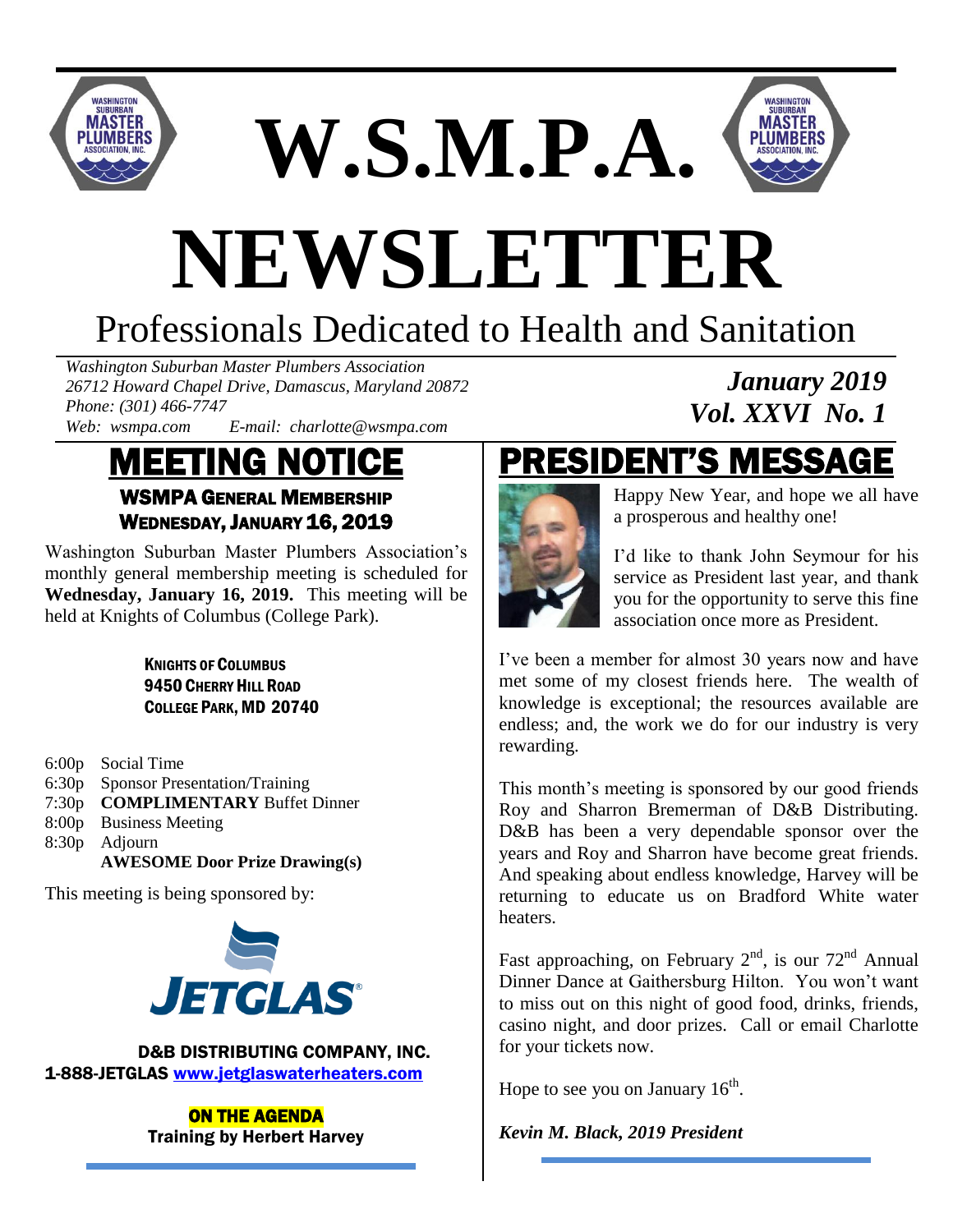#### 2 **WSMPA NEWSLETTER**



#### **Congratulations and Welcome to our 2019 Board of Directors.**

### *Officers*

President Kevin Black 1<sup>st</sup> Vice President Jon Hershberger 2<sup>nd</sup> Vice President Deidra McElroy 3<sup>rd</sup> Vice President Fred Werth Secretary John Davis Treasurer Jack Walsh Sgt. At Arms Ian Jolles

#### *Directors*

Kenny Howes, Doug McLendon, Ron Smith

# MARK YOUR CALENDAR

### **General Membership Meetings**



January 16, 2019 February 20, 2019 March 20, 2019 April 17, 2019 May 15, 2019

### **72nd Annual Dinner Dance**

*"The Plumbers' Ball"* February 2, 2019

### **WSMPA 2019 Golf Tournament**

October 18, 2019

The next Board of Directors Meeting is scheduled for Monday, January 28<sup>th</sup> @ Miller's Ale House.

# WSSC

I

WSSC will be closed on the following dates:

- Monday, January  $21^{st}$  (Martin Luther King Jr. Day)
- $Monday$ , February  $18<sup>th</sup>$  (Presidents' Day)

# EDUCATION

#### í 18-HR JOURNEYMAN/MASTER TEST REVIEWS

 **JAMES A. WHEAT & SONS, INC. 7832 Beechcraft Avenue ● Gaithersburg, MD 20879** *Location*

*Plumber*

 **6 Weeknights ● 6p-9p/night NEXT CLASS: March 2019**<br>100 Members / \$450 Non-**COST: \$400 Members / \$450 Non-members**

*Gasfitter*

 **6 Weeknights ● 6p-9p/night COST: \$400 Members / \$450 Non-members NEXT CLASS: March 2019**

### **TO REGISTER:**

Download Application(s) from w SMPA s website<br>[www.wsmpa.com](http://www.wsmpa.com/) under Education or call 301-466-7747. Download Application(s) from WSMPA's website

# **BACKFLOW**

### Mid Maryland Backflow Academy

ABC Craftmasters Beltsville, MD 20705 ● 301-853-4668 6901 Muirkirk Meadows Drive, Suite F

# **8-Hr Recertification Classes**

Saturday 03/09/19 ● 7AM-3PM

 Cost: \$250 (Member) / \$275 (Non-Member) *(Member Cost is Extended to WSMPA Members)*

### **32-Hr Certification Classes**

Thursday 03/28/19 – Saturday 03/30/19 ● 7AM-6PM

Cost: \$500 (Member) / \$550 (Non-Member)<br>Lamber Cost is Extended to WSMBA Member  $\ddot{\phantom{0}}$ *(Member Cost is Extended to WSMPA Members)*

For more information and/or to register, visit:

or more intormation and/or to register, visit~<br>[https://www.abcmetrowashington.org/Career-](https://www.abcmetrowashington.org/Career-Development/Mid-Atlantic-Backflow-Academy)[Development/Mid-Atlantic-Backflow-Academy](https://www.abcmetrowashington.org/Career-Development/Mid-Atlantic-Backflow-Academy)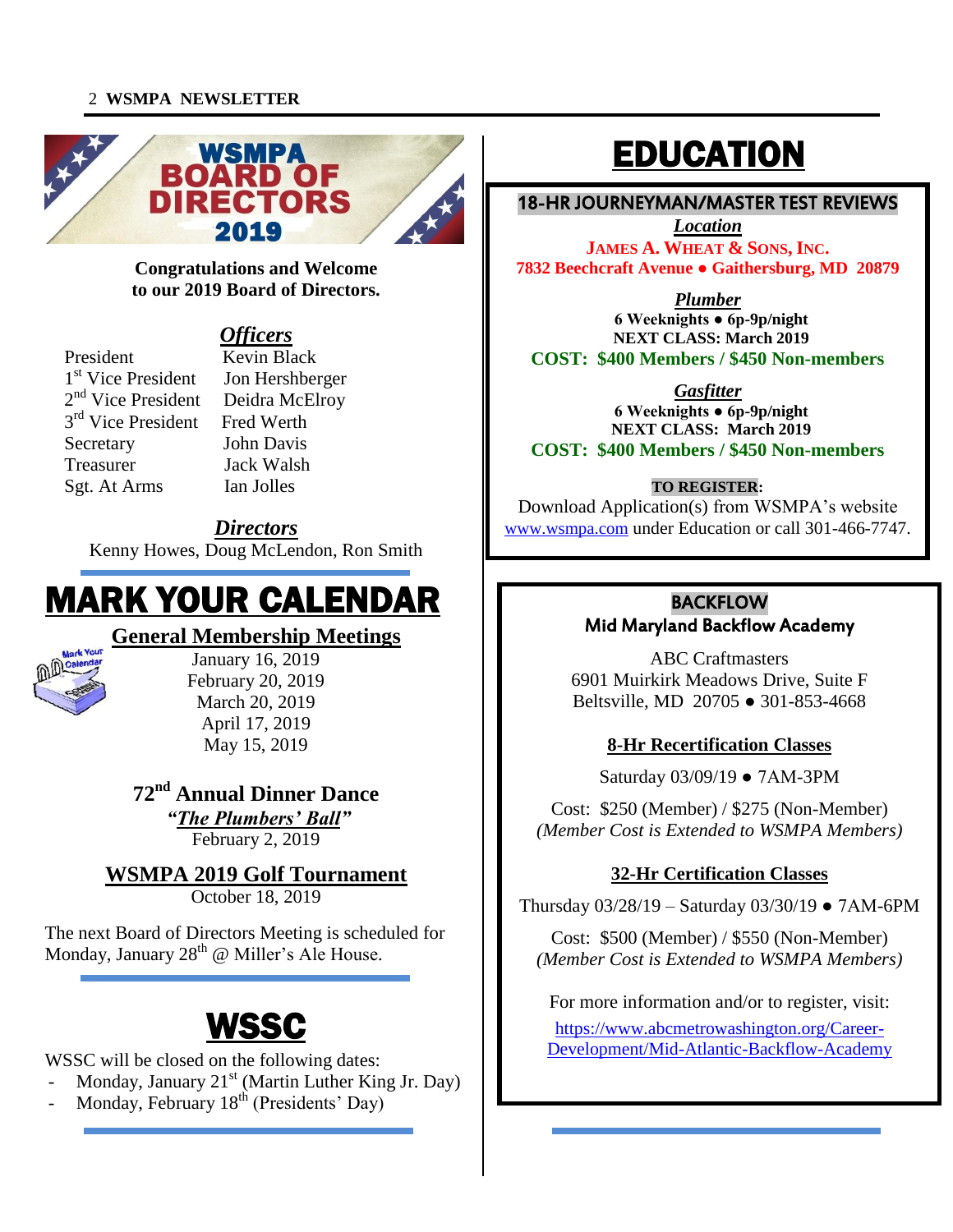# 72nd ANNUAL DINNER DANCE

*(The Plumbers' Ball)*

**Saturday, February 2, 2019 Hilton – Gaithersburg**



### *2019 Theme Cancer Awareness*  **"They All Matter"**

7:00pm Cocktails/Hors d'oeuvres 8:00pm Dinner *(followed by awards, casino games, dancing, door prize drawings)*

Open Bar 7:00pm-11:00pm Cash Bar 11:00pm-12:00am

*Formal Attire Optional*

### **TICKETS ARE NOW ON SALE.**

**Email [charlotte@wsmpa.com](mailto:charlotte@wsmpa.com) to reserve your tickets.**

### **MEMBER PRICING**

 $$160.00$  per person  $-$  Tables for 10

### **ADVERTISING PRICING**

Full Page Ad \$1,800 (includes 10 tickets) 1/2 Page Ad \$1,455 (includes 8 tickets) 1/4 Page Ad \$1,115 (includes 6 tickets 1/8 Page Ad \$ 765 (includes 4 tickets 1/16 Page Ad \$ 425 (includes 2 tickets)

### **Hilton Guest Rooms**

Hilton Guest Rooms - \$79 *(Limited Number Available)*

For Reservations – Call 301-977-8900 *(ask for In-House Reservations)*

**OR**

### **TO BOOK ON-LINE:**

[http://group.hilton.com/WashingtonSuburbanMast](https://na01.safelinks.protection.outlook.com/?url=http%3A%2F%2Fgroup.hilton.com%2FWashingtonSuburbanMast&data=02%7C01%7CVicky.Sheetz%40hilton.com%7C8bd1f453454b40eabed508d6767e7dbf%7C660292d2cfd54a3db7a7e8f7ee458a0a%7C0%7C0%7C636826682978259766&sdata=Yft4MAFW5j9qUcIu5S1YWQeggnZrIpRMbnIABO5abzA%3D&reserved=0)

 $\overline{a}$ 

## TOO YOUNG TO BE THIS OLD

*George M. Brill, Jr.*

I am too young to be this old.

Wow! It is 2019. The great Mickey Mantle once said "if I had known I was going to live this long I would have taken better care of myself". Along with New Year resolutions for some it also brings reflections. Just before Christmas four of us met for lunch. Two of those I would have never known if it wasn't for the WSMPA. Reflecting back I realized I have been a member of this organization since 1980. Good grief Charlie Brown I am close to starting my 5th decade, but what great memories. Never would have met Ricky Barnes (Ricky Barnes Golf Outing) who you can blame for getting me to do the newsletter for 20 years. Never would have met Tony Eberly either (The Eberly Outing) who got me involved with the board of directors. I remember our Summer Fall Outings and in the parking lot was Big Tony's minivan with the tailgate up and a well stocked bar that would make the Hilton jealous. Although I am retired, I still like coming to the monthly meetings to see all the good friends I have. I bet Chuck Small and Francis Coleman feel the same way.

All you folks are special even if you don't realize it. Most of you never went to college yet you are still smart. I made a comment to my daughter one time that someone was not very smart and she said he was highly intelligent. I said I didn't say he wasn't, he is just not smart, and there is a difference. You are self motivators and take charge when it is necessary. You are not afraid to take chances and that's why you run your own business and are your own boss. Like Frank Sinatra's song "I Did It My Way". The only thing you want from government is to get out of the way. Now see how special you are.

So, until I am told not to come I going to keep coming to the meetings and enjoy companionship of all the friends I have. If you know someone that fits all the above mentioned attributes, invite them to come. We can never have too many friends.